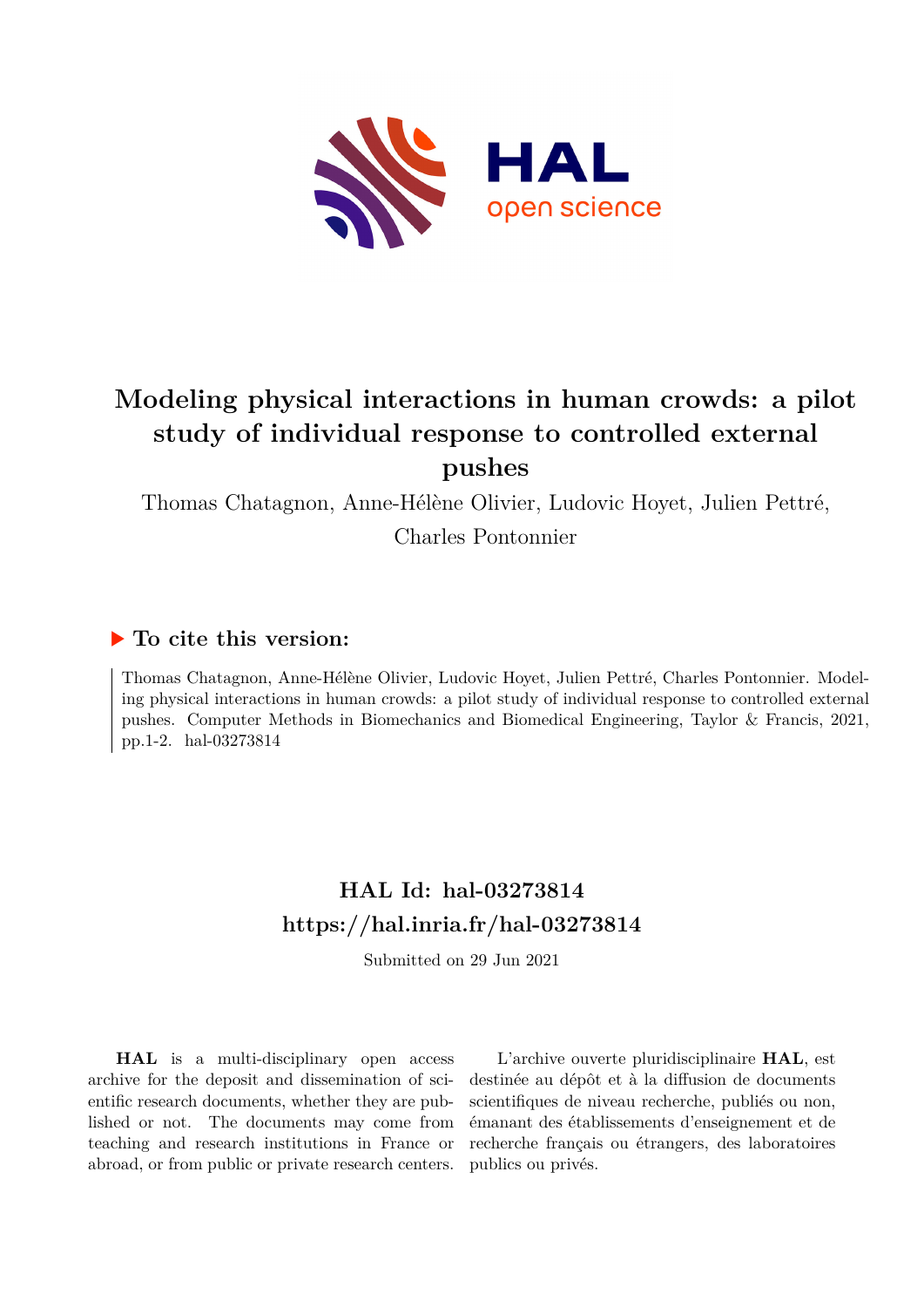# **Modeling physical interactions in human crowds: a pilot study of individual response to controlled external pushes.**

T. Chatagnon<sup>a\*</sup>, A-H. Olivier<sup>a</sup>, L. Hoyet<sup>a</sup>, J. Pettré<sup>a</sup>, C. Pontonnier<sup>a</sup>.

*<sup>a</sup>Univ Rennes, Inria, CNRS, IRISA, M2S, France*

**Keywords***:* Physical interactions, Sense impairment, Crowd modeling.

## **1. Introduction**

Dense crowds are complex environments in which obtaining meaningful metrics to understand and predict general behavior can be really challenging. Modelling such phenomena requires to consider local interactions such as local contacts and resulting motion. Dense crowds are generally found in cultural, social or religious events (concerts, pilgrimages, giant sales...) in which many stimuli (pushes) may come from many directions on individuals, resulting in large motions of the crowd that can have tragic outcomes. At the same time, individuals may be focused on many other cognitive distractions (e.g. music, video) that may affect their response to these stimuli.

Following works on push recovery and on reaction to external perturbations (Robert et al. 2018), we aimed at relating the response of a subject to external perturbations for several situations, including potential distractions (by controlling the availability of some of their sensory inputs).

### **2. Methods**

#### *2.1 Description of the experiment*

A female participant (27yo, 54kg, 1.66m) was asked to stand still and relaxed in a straight position (no other instruction was given) while an experimenter applied a pushing force on her back using a wooden stick ended with a flat steel plate.

We manipulated the following factors:

- Location and angle of the force applied (as detailed in Figure 1). It has been decided to use symmetrical pushing positions on the back of the participant in order to evaluate any effect due to laterality.
- Intensity ranges of the forces: Low, Medium, High. These intensity ranges were qualitative information for the experimenter. The ideal behind this choice was to have a comparable range of forces for each location.
- Availability of participant's sensory input
	- $\circ$  VH: Vision + Hearing available
	- $\circ$  VNH: Vision + No Hearing
	- $\circ$  NVH: No Vision + Hearing
	- $\circ$  NVNH: No Vision + No Hearing

One trial corresponded to one push in the transverse plane (Figure 1). The experiment was performed by blocks of sensory input conditions. Within each block,

the participant performed 24 randomized trials (only one repetition for each trial).



Figure 1 (a) The participant equipped with motion capture markers is about to be pushed at 135° by the experimenter. (b) Locations and angles of the pushes.

Before starting the experiment, a series of nonrecorded pushes were performed to let the participant get used to the sensation experienced during the experiment. No prior contact between the participant and the stick occurred before pushes. The participant was able to clearly locate the experimenter using peripheral vision and hearing if no sensory impairment was applied.

#### *2.2 Data collection & analysis*

The pushing forces were recorded using a force sensor (U9C 0.5kN, HBK, Germany) mounted in between the plate and the wooden stick. The output signal was treated using a Butterworth low pass filter with a 5Hz cut-off frequency without phase shift. A torpedo level was also fixed to the stick to ensure that the forces applied remained in the transverse plane. Reflective markers (45 units) were placed on the participant, on standardised anatomical landmarks and their motion was captured using a 23 Qualisys camera system (200Hz). The force sensor was synchronised with the motion capture software.

Data analysis was performed using the CusToM library (Muller et al. 2019). We computed the Center of Mass (COM) and the momentum associated to the centre of mass (COM momentum) defined as:

$$
p_{COM} = m \underline{v}_{COM} \,. \tag{1}
$$

Where m is the mass of the participant,  $v_{COM}$  is the velocity of the COM. The COM momentum was then studied in a referential linked to the pushing force. Only the component collinear to the pushing force was analyzed. This choice was made to simplify the visualization of meaningful quantities and ease the comparisons between reaction to pushes with different angles. The temporal derivative of the COM